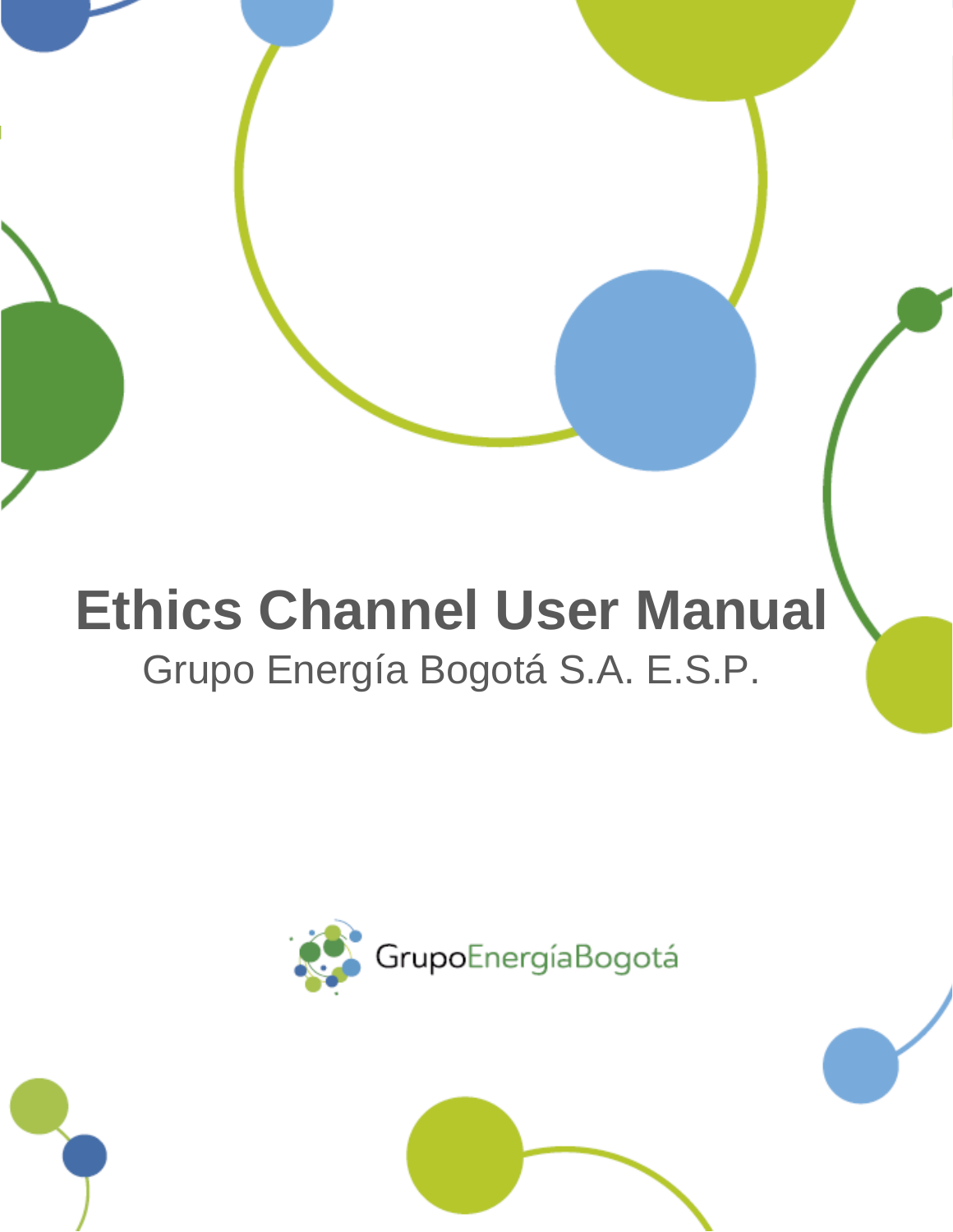

**Ethics Channel User Manual** Grupo Energía Bogotá S.A. E.S.P.

# **Table of Contents**

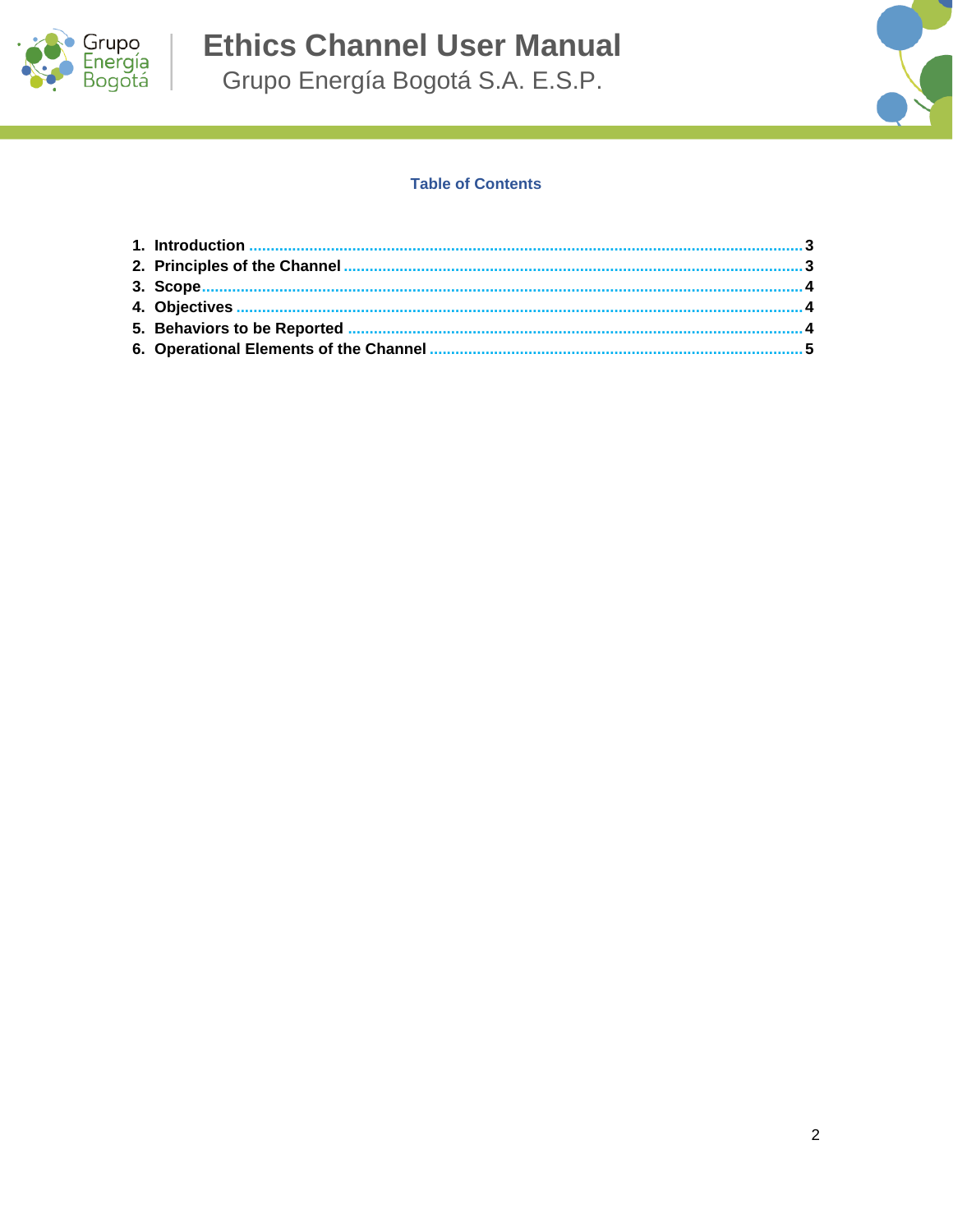



#### **1. Introduction**

Based on a model of pedagogical and participatory compliance that allows managing risks based on a culture of legality and setting the parameters of defense plans - preventive and reactive - and according to Grupo Energía Bogotá's (herein, GEB) Corporate Governance Code<sup>1</sup>, Code of Ethics<sup>2</sup>, Policy on Internal Control and Prevention of Fraud and Corruption<sup>3</sup> and anti-corruption principles promoted in the United Nations Global Compact and Laws 1474 of 2011, 1712 of 2014 and 1778 and 2016, the Ethics Channel is the instrument by means of which GEB guarantees every Group shareholder, manager, employee, contractor and other stakeholder's right to report situations that could eventually be qualified as alleged fraud and/or corruption or unethical behaviors in GEB, in order to manage and operate corporate business transparently and sustainably. In addition, the Channel allows formulating consultations with which people may seek to solve ethical dilemmas under the assurance the Channel is confidential, safe and reliable.

#### **2. Principles of the Ethics Channel**

GEB's Ethics Channel is based on best international practices and is inspired by the following principles:

**Dialogic nature:** This principle is based on learning, internalization and institutionalization instruments, in accordance with a pedagogical and participatory compliance model that seeks to limit invasive measures that disrupt the work environment as much as possible. The Channel is expected to be friendly with the organizational environment and support the business as a learning instrument for corporate citizens who respect the competencies of authorities.

**Commitment:** For GEB, eradicating and preventing all fraud, corruption or any behaviors that go against ethics, the law and regulations is a priority, reason why management promotes a culture of ethics, in accordance with the highest professional and corporate standards, in its way of doing business.

**Protection for the reporting party:** GEB guarantees all Group managers, employees and contractors that reports received through the Ethics Channel will be confidential, and the whistleblowers' identity will be protected to avoid any kind of reprisal.

<sup>1</sup> Approved by the Board of Directors by Minutes No. 1566 of November 29, 2016.

<sup>2</sup> Approved by the President's Committee by Minutes No. 22 of May 20, 2013.

<sup>3</sup> Approved by the Board of Directors by Minutes No. 1575 of May 25, 2017.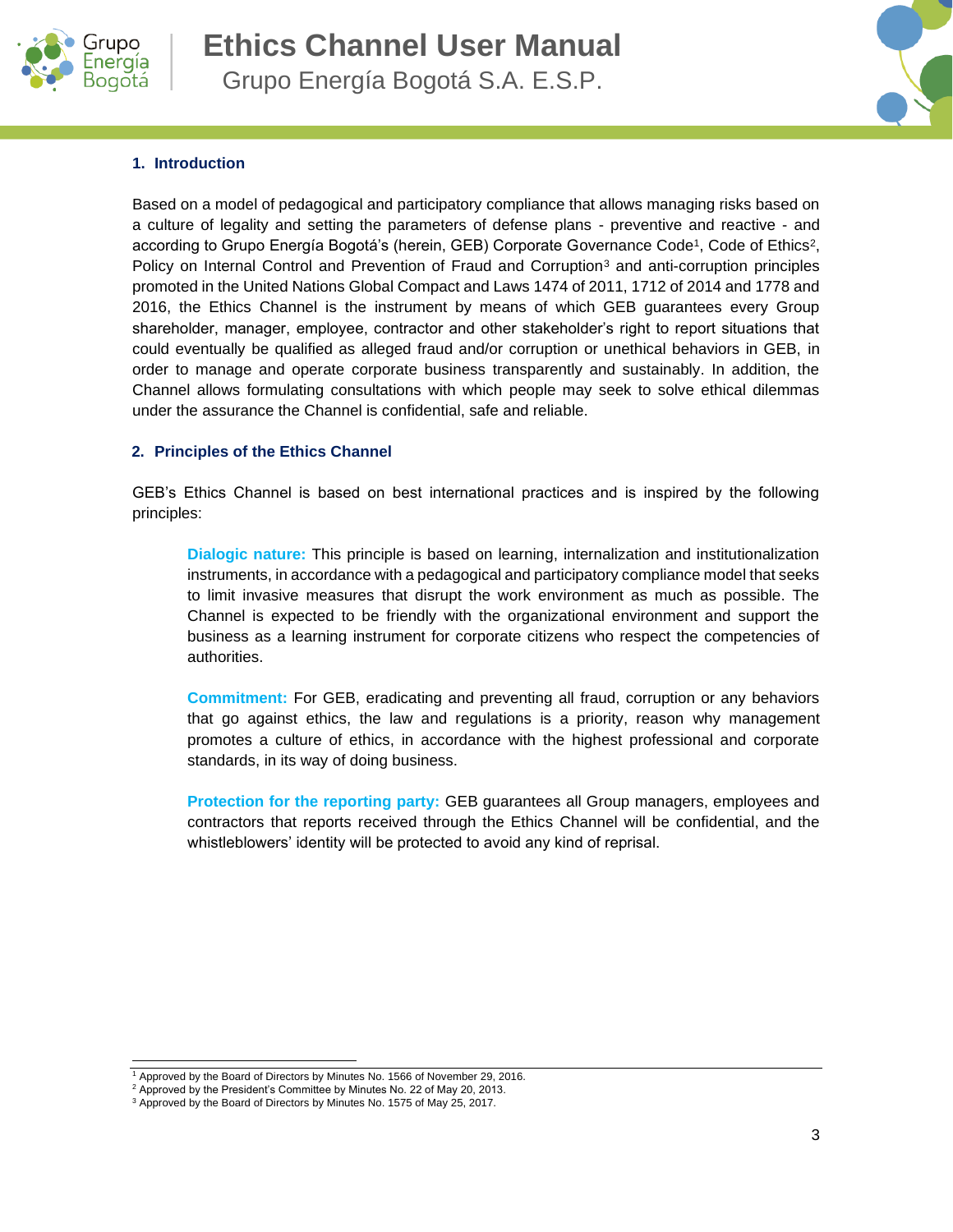



**Confidentiality:** This is GEB's commitment that all information related to Preliminary Verifications or investigations performed as a consequence of a report made through the Channel will only be known by the people authorized to that end in the process.

#### **3. Scope**

Any GEB manager, employee, shareholder or third party, or any citizen, has the right to report fraud, corruption or any unethical behavior, formulate consultations and make ethical dilemmas known to the Group through the Ethics Channel.

## **4. Objectives**

- To detect alleged fraud and/or corruption or behaviors in GEB that go against the Group's ethics, regulations and standards through reports.
- To investigate, following Preliminary Verification, any conducts that have been found that allegedly represent acts of fraud or corruption, or that run against the Group's corporate ethics
- To solve ethical dilemma consultations presented through the Channel.
- To remedy or mitigate the risks detected by means of verifications or investigations performed based on reports made through the Ethics Channel.
- To implement preventive measures in accordance with the risks observed in the verifications or investigations performed based on reports through the Ethics Channel.

#### **5. Behaviors to be Reported**

Since the Policy on Internal Control and Prevention of Fraud and Corruption is aimed at fighting all fraud and/or corruption, all actions or conducts related to alleged fraud and/or corruption or unethical behaviors may be reported through the Ethics Channel.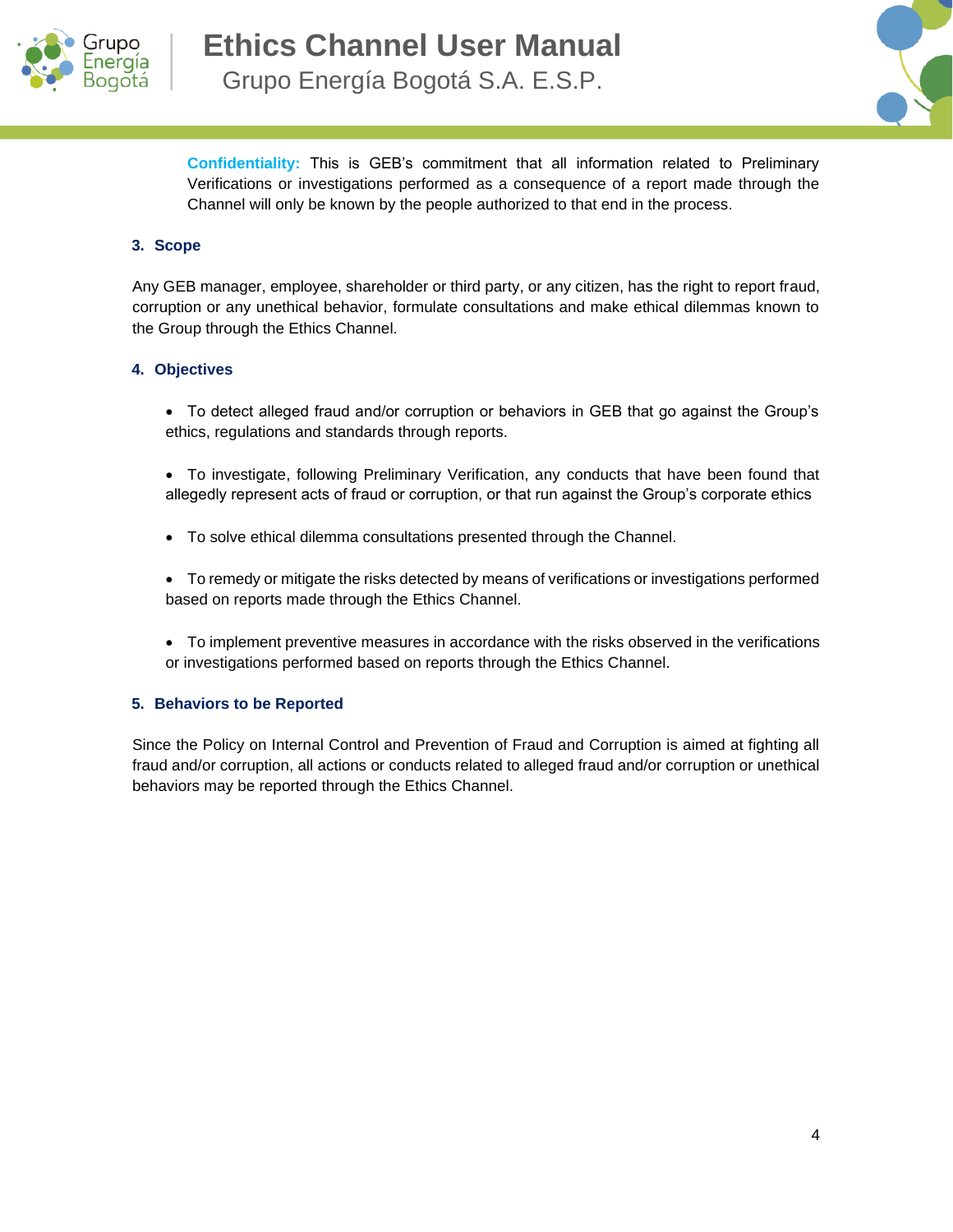



### **6. Operational Elements of the Channel**

**Receiving the report or consultation:** It will be processed through an independent, external and expert third party through the following mechanisms:

**1.** A toll-free telephone number with a number assigned to each country in which Grupo Energía Bogotá companies are located.

**Colombia:** 01800-012-5470 **Peru:** 0800-55-392 **Guatemala:** 1-800-8350-428

- **2.** A link to the Ethics Channel on each Grupo Energía de Bogota company's website.
- **3.** E-mail: [canaleticogeb@pwc.com.co](mailto:canaleticogeb@pwc.com.co)

**Report content:** The report shall include at least the following information:

- − A detailed description of the facts.
- − Optionally, the identification of the people who allegedly performed the reported behaviors.
- The reporting party's personal information in cases in which the report has to do with labor issues; in all other cases, it may be anonymous.

**Information management:** The report made through the Ethics Channel is centralized and managed by an independent third party, which then submits said report to GEB's appropriate bodies for them to make the respective decisions in compliance with the Group's policies.

**Feedback:** The mentioned bodies will inform the result of the decision regarding the reported case or consultation to the reporting party through the Channel.